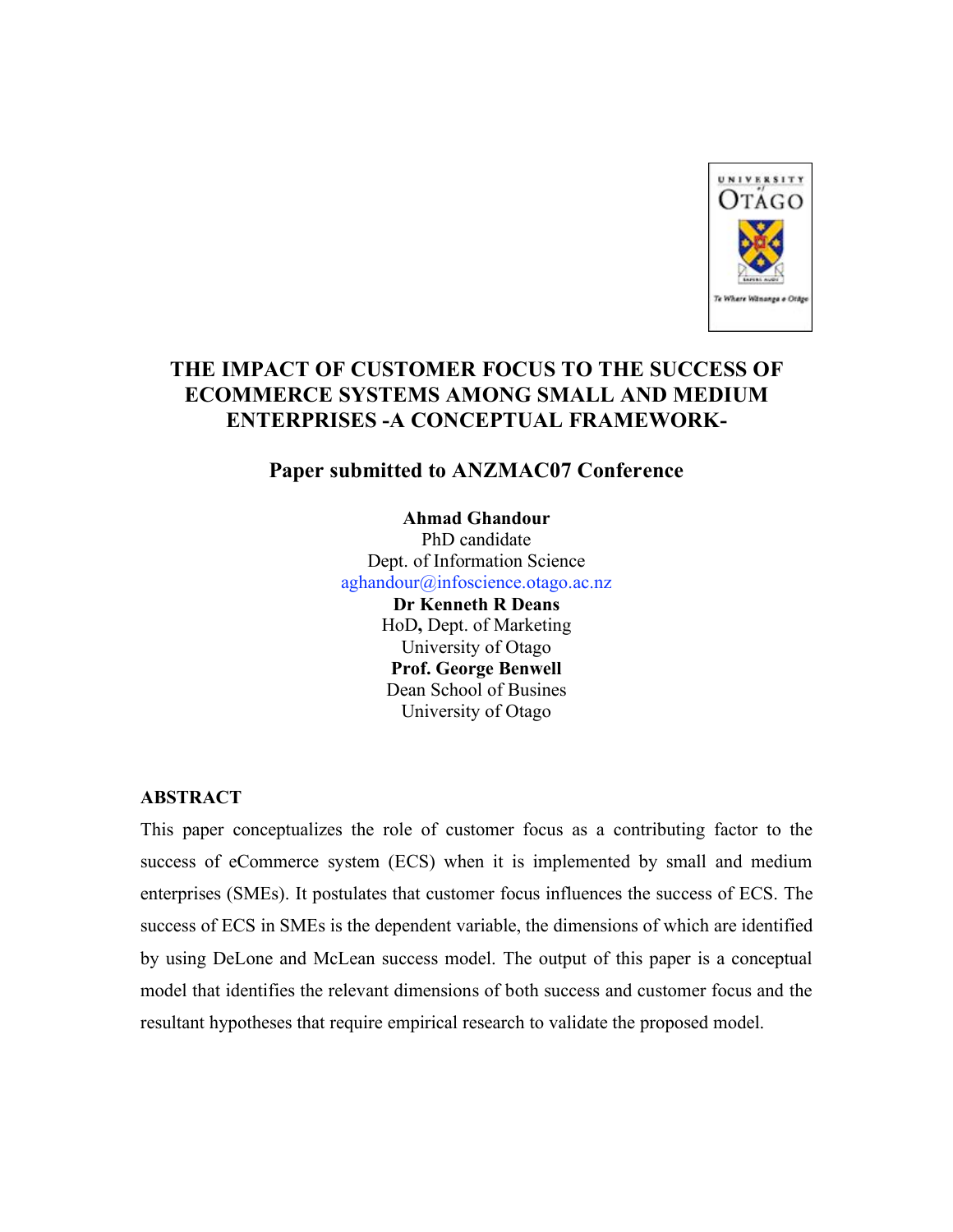## **INTRODUCTION**

Small and medium enterprises (SMEs) are increasingly utilizing the Internet for their business activities. This vast and rapidly growing number of online activities has lead to the provision of eCommerce systems (ECS), specifically designed for SMEs. It is not clear what level of success is being experienced by SME owner/managers in utilizing ECS, how success is perceived and what benefits have been gained. ECS however is an information system (IS) which incorporates eCommerce functionality, which has a vast number of users who are not confined by the organizational context and for whom web use is volitional. The concept of success is recognized as a problematic issue that can be interpreted in many ways. Attempts to measure the success of the information system with single or multiple variables have been the focus of many researchers. Very few SMEs actually undertake any formal measurement of their ECS performance. In fact the literature does not present any concept of ECS success developed specifically for SMEs. DeLone and McLean (1992) conducted a comprehensive review of IS literature and proposed the concept of an IS success model which has been debated and validated by many researchers. The present study seeks to extend DeLone and McLean IS success model and adapt it for SMEs by identifying and incorporating dimensions of success relevant to SMEs. There appears to be no such study conducted to examine the applicability of this model in an SME setting.

However, DeLone and McLean, 2003 asserted that the selection of success measures should also consider the independent variables such as customer focus. Many researchers have suggested a variety of independent factors that influence the success of eCommerce, yet few studies have addressed ones that are related with the success of ECS in terms of their customers. This has been investigated as a driver of e-business (Jingting and Jinghua 2004); as a driver of eCommerce (Jinghua et al. 2005); In terms of the determinants of a successful eCommerce website (Turban and Gehrke 2000) and with customer orientation, firms tends to have a stronger and successful ECS (Chang et al. 2003). The present paper refers to all aspects that relates success to customers as customer focus.

The purpose of this paper is to explore the role of customer focus for ECS success to be tested in an SME context. Thus, a research question can be articulated as "What is the contribution of customer focus for ECS success in SMEs" This would help owner/managers to understand their target audience, meet their needs and improves the value delivery before and during ECS implementation.

#### **ECS SUCCESS MODEL**

DeLone and McLean (1992) conducted a comprehensive review of IS literature in attempting to structure the myriad of variables associated with the diversity of information systems and proposed the concept of the IS success model (DeLone and McLean 1992). Their work is still contributing toward a universal model, which many have employed when looking at information system performance (Ballantine et al. 1996; Rai et al. 2002; Seddon 1997). Pitt *et al* (1995) proposed a modification of this model to include a service quality component; Myers *et al* (1998) suggested additional IS impact measures; Seddon, (1997) argued to exclude the usage from the model and used 'net benefit' in his characterization of the outcome. These modifications were endorsed by Delone and McLean in 2002 with an updated IS success model (DeLone and McLean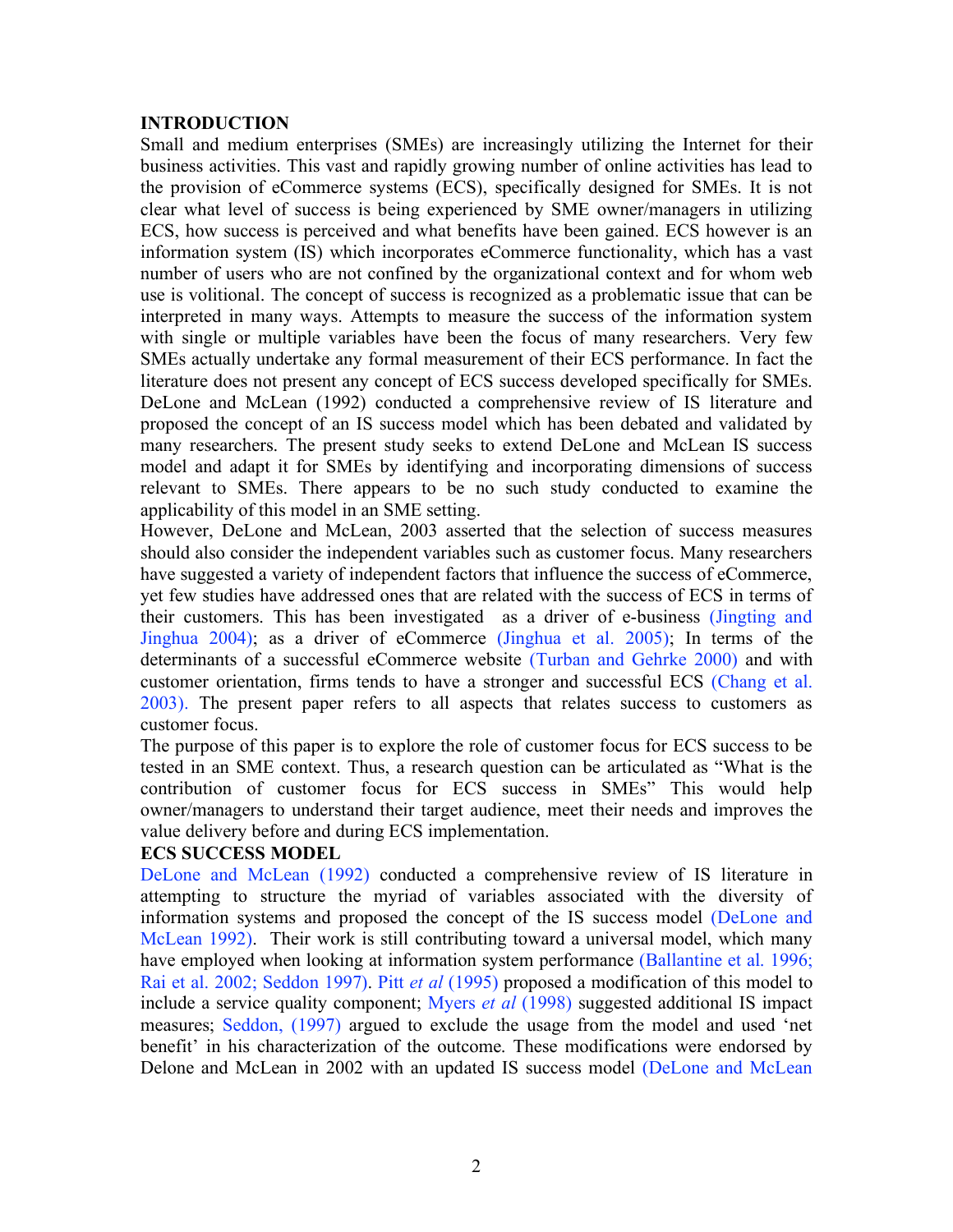2003) and adapted their updated model to measure success in the eCommerce context (DeLone and McLean 2004) as shown in Fig 1.



Figure1. Updated DeLone and McLean IS success model Source: DeLone and McLean 2004

While the DeLone and McLean framework is flexible, the dynamics make it very difficult to operationalize its constructs. However, choice of the appropriate dimensions of the success constructs to better realize benefits is context dependent and "contingent on the objectives of the empirical investigation". It is also "a function of the independent variable under investigation" (DeLone and McLean 2004). That makes it applicable for different domains. However for the purpose of this study we look at the profit based SME as the stakeholder of the ECS and the benefit accrued to that SME invested in the system from the perspective of owners /managers whom they ultimately determine the success of their venture. In the updated D&M IS success model, system quality, information quality and service quality affect net benefits through user satisfaction and intention to use the system in place. This study frames theoretical dimensions of ECS success within the paradigm DeLone and MacLean model where it is envisaged to successfully map the different perspective of success.

## **CUSTOMER FOCUS**

eCommerce businesses are commonly distinguished according to customer focus. There are two major categories of eCommerce businesses: business-to-business (B2B), and business-to-customer (B2C) (Longenecker et al. 2003)**.** Regardless whether the customers are retail consumers or companies, they are the lifeblood of any organization. Without customers a firm has no revenues, no profits and no market value (Gupta and Lehmann 2005). Treacy and Wiersema (1997) have suggested that eCommerce transform organizations into "customer intimacy" discipline delivering not what the market wants but what specific customers want. The customer-intimate company conducts business by knowing the people it sells to and the products and services they need to allow them to offer the best value proposition solution for customers with the intention of cultivating relationships in order to garner business opportunities. Thus their asset is customer loyalty (Treacy and Wiersma 1997). The ultimate success of eCommerce depends on how customer perceives its value (Torkzadeh and Dhillon 2003)**.**

While every audience is unique, firms should tailor their marketing and communication in a way that connects consumers to their business. Internet provides a medium for firms to share customized and rich information on a real time basis in an interactive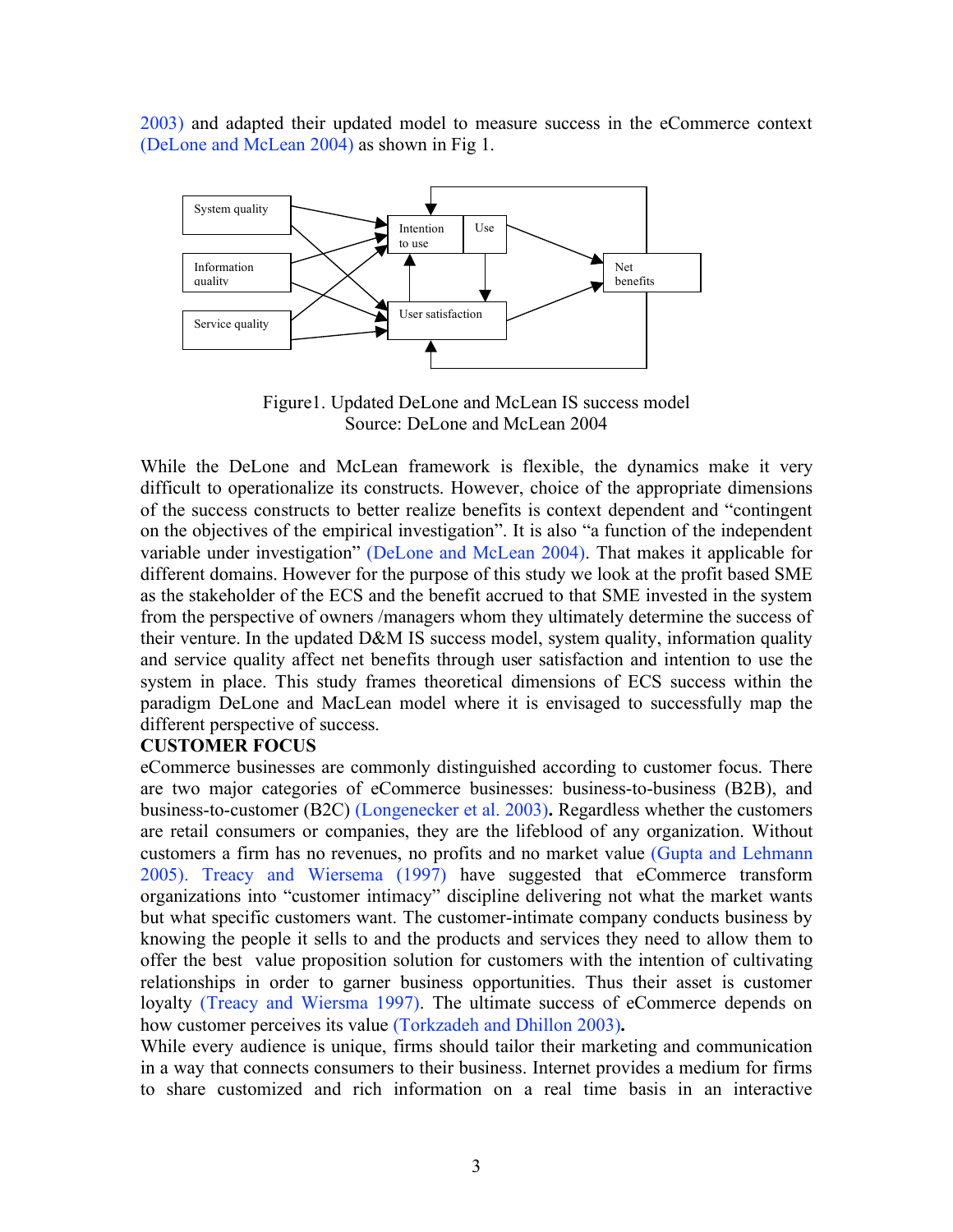environment (Barua et al. 2001). A good ECS must be customer-centric, allowing both sellers and buyers maximum access and control of transactions in the shortest possible time (Campbell 2001). Each ECS must be designed to meet the need of a specific target audience, the members of which must be ready and consider eCommerce important. Lack of Internet access limits the ability of the customers to use the web (Prassad et al. 2000) Hence our proposition:

## **H1: Customer readiness influences the success of ECS.**

One of the major categories surveyed by Turban and Gehrke (2000) investigating the major determinants of an effective website is customer focus. They grouped 12 variables of relative importance according to their number of citation in the literature. Promoting the firm site has been found the most important since it is important to direct visitors to the site (Turban and Gehrke 2000). *Marketing strategies* for the website can also be continually refined using real-time information gathered from customers during their visits (Epstein 2005). In relation to this, the web site should be easy to find and appear as close to the top of a search result as possible. The higher the rank in the search engine, the greater the proportion of consumer traffic visit the site and eventually, a purchase. Hence, search engine optimization has become an important marketing concern and is dependent on how well the web site is designed and laid out (Krishnamurthy 2003). Hence our proposition:

## **H2: Marketing strategies influence the success of ECS**.

In the Internet age, customers are becoming more demanding, more knowledgeable and less tolerant than ever before (Trowbridge 2000). With eCommerce firms needs to take a holistic view of their customer that reflects the firm's understanding of its target buyers in order to be able to continuously create superior value for them. Understanding customers however is through knowing their motives and behaviors. A firm can build a knowledge base of customer preferences which can leveraged to create a strategic advantage by raising the entry barrier (Chang et al. 2003).Customers can be tracked for their website interaction to identify their preferences and hence allow the firm to respond instantaneously to their needs. Such gathered information is very important for refining the value preposition and better allocating internal resources. It is essential to include all aspects of customer interaction within the system from acquisition to loyalty (Epstein 2005). With *customer knowledge*, a firm can avoid competing based on the customer's own demand curve (Chang et al. 2003). However, online customers are typically categorized by their surfing behavior. A study conducted by McKinsey Corporation divides consumers into five groups-simplifiers, surfers, bargainers, connectors, routiners, and sportsters (Krishnamurthy 2003). Further, understanding customer through online behaviour is a different experience compared to over-the-counter chats, Online surveys can be the sole touch-point with their customer base. The big advantage for this is the less time to conduct and the rapid turn-around which allows business managers to implement changes quicker.

Hence our proposition:

#### **H3: Customer Knowledge influences the success of ECS.**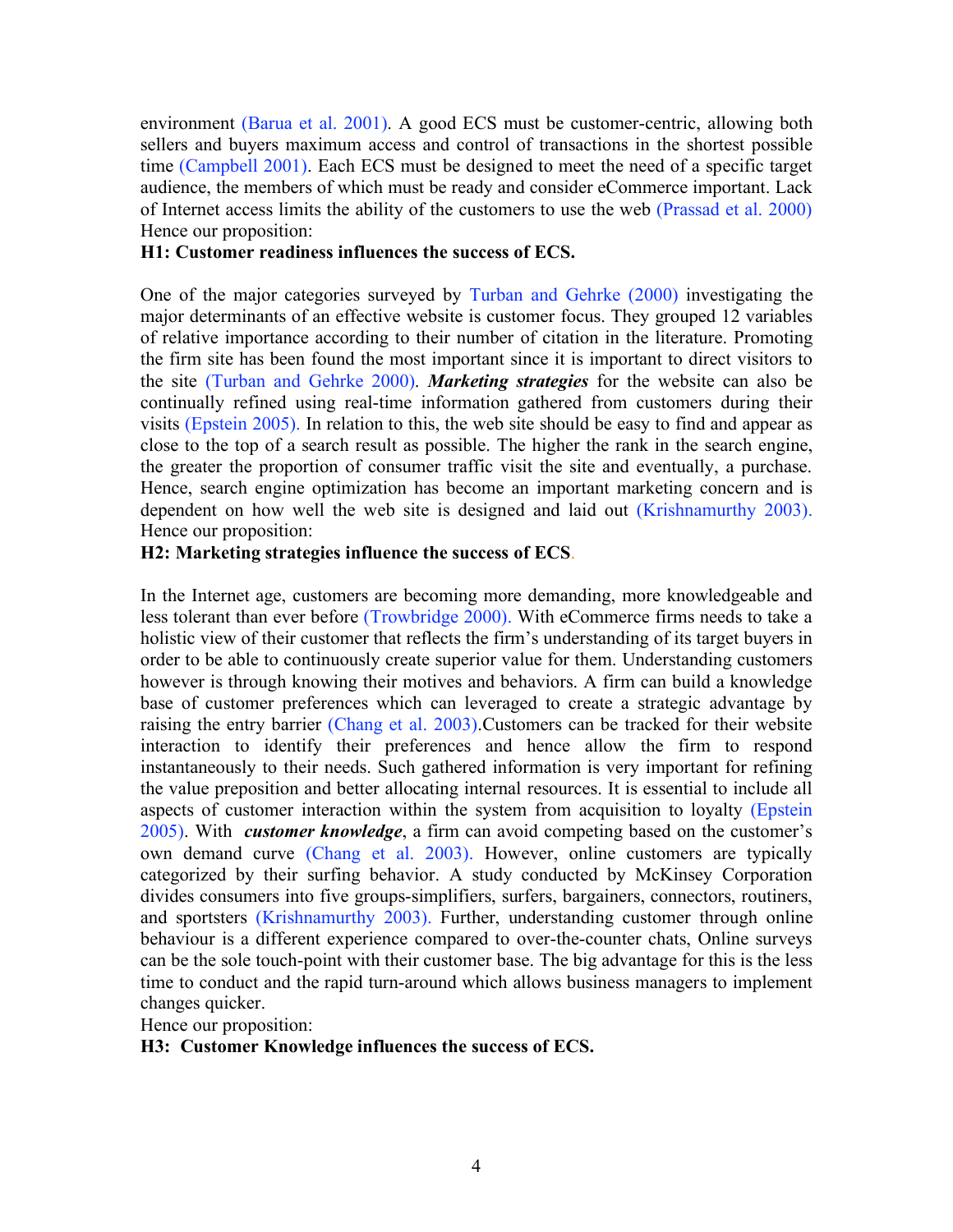Another important aspect to be considered when conducting eCommerce is how rapid the firm is responds to their customer complaints. While Internet accelerates communication with customers, firms are unable to provide good service to customers unless their customer feedbacks disseminated into their business processes and they receive customers' opinions on time. This dissemination can be achieved by the integration of firm information and customer information through a seamless customer relationship (Fingar et al. 2000). Profiling customer data and analyzing it to develop deeper understanding can help in better managing *customer care functions* and the relationships with customers. Technology is wonderful but will never substitute for traditional customer service and retention strategies (Longenecker et al. 2003). Hence our proposition:

## **H4: Customer orientation influences the success of ECS.**

Finally, the privacy issues should be addressed when starting an eCommerce business. The venture's commitment to satisfying customers' online privacy concerns will create an environment of trust and customer confidence (Longenecker et al. 2003). Hence our proposition:

## **H5: privacy and trust influence the success of ECS.**

## **CONCEPTUAL MODEL in SME context**

To create a theoretical structure for the objective of this study, along with what is noted in previous research (DeLone and McLean 2004) regarding what causes success rather than being part of it, dependent and independent variable model is created. While ECS success is the dependent variable which represent what is part of success i.e. surrogate measures for success, customer focus is the independent variable which represents what causes success. However, this is not a cause effect relationship but will demonstrate the contribution of the customer focus to the ECS success. This will fulfill the objective of this study.

While ECS can be regarded as one form of IS (Molla and Licker 2001) and a sociotechnical construction (Stockdale and Borovicka 2004), the concept of ECS success is recognized as one of the problematic issues that can be interpreted in many different ways. However, it is generally accepted that the many aspects of success with respect to ECS are complex. In essence multiple, interrelated success dimensions from both a stakeholder and technical perspective are more likely to capture changes in performance than one single item or even a set of financial measures (Segars and Grover 1998). Dess and Robinson (1984) showed that subjective measures of performance (managers' perceptions of performance) are closely correlated with objective measures of return on assets and sales growth (Dess and Robinson 1984). Epstein (2005) suggested that the yielded outputs which will lead to profitability in the form of increase in, return on investment (ROI), sales, and market share are: channel optimization, cost saving, customer acquisition, customer loyalty and retention, and value (Epstein 2005). In the updated D&M IS success model (see figure1), system quality, information quality and service quality (capturing the technical element) affect net benefits (capturing financial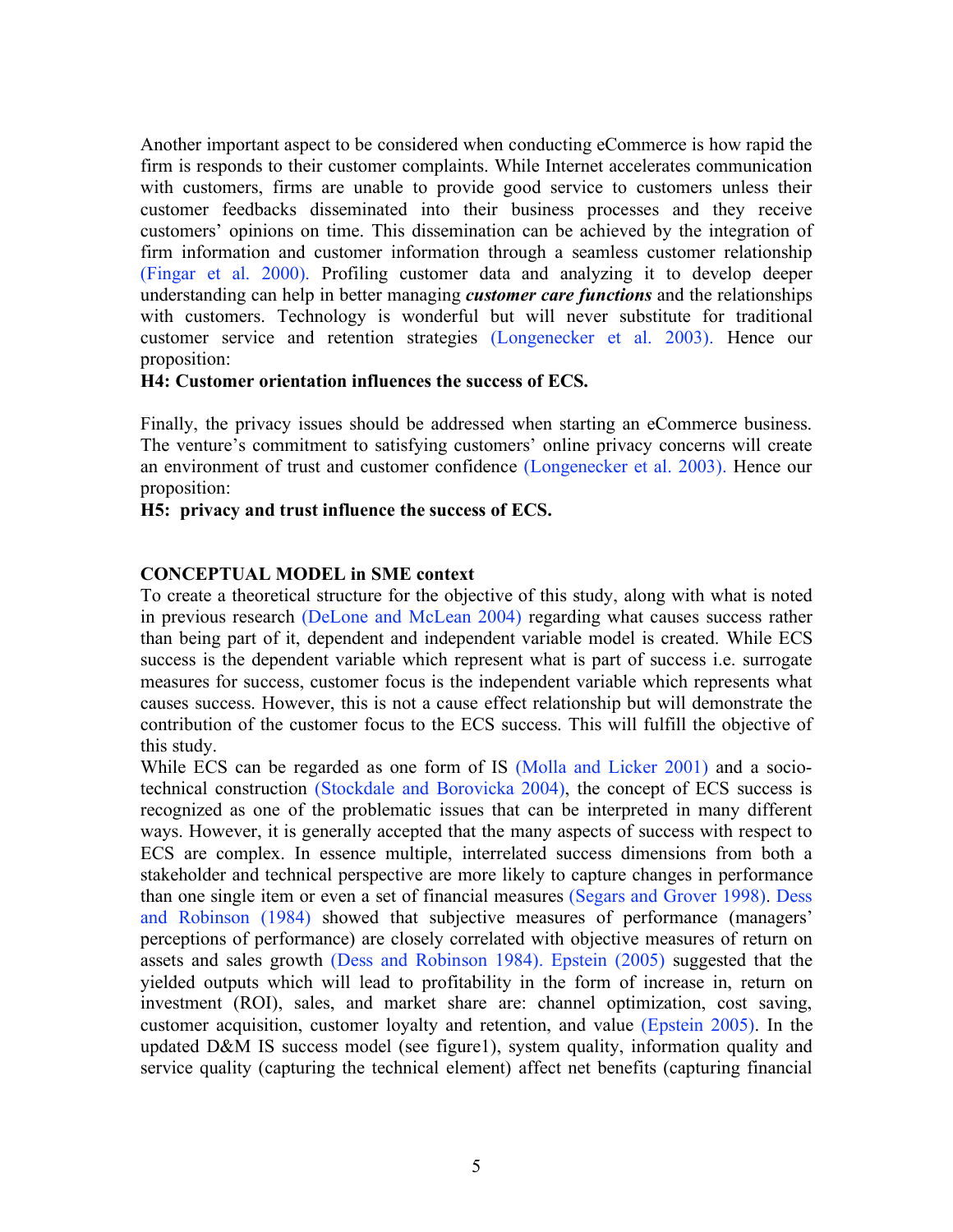elements) through user satisfaction and intention to use (capturing the human element) the system in place.

This study frames theoretical dimensions of ECS success within the paradigm DeLone and MacLean model.

Empirical research on assessing customer focus contribution to the success of ECS across SMEs is sparse. Chang et al (2003) found that companies which exhibit a customer orientation, by being vigilant regarding the need of customers, would achieve better performance. Barua et al (2001) have identified the importance of customer orientation that directly affect the firm profits and pointed out that customer facing systems should have both informational capabilities (allowing customers to: find all product-related information, customize their product online, find comprehensive FAQ section, conveniently contact service representatives or seek service online, interact using online forums or communities and see personalized content when logging onto a website) and transactional capabilities (allowing customers to submit and modify orders online, pay online, automatically notified of their order status and the site is secure). Gray *et al* (1999) have used a five point instrument for customer orientation in their study to link market orientation and performance in the New Zealand business context (Gray *et al.* 1999). Others addressed customer readiness (Krishnamurthy 2003), marketing strategies (Turban and Gehrke 2000) and privacy (Longenecker et al. 2003) as a key factors leading to successful implementation of IT in small businesses. Summing up the customer focus variables along with success factors of ECS would depict the framework shown in Fig.2 portraying all relevant constructs (bold line boxes), . Whether such a relationship would lead to benefits would depict an output construct "net benefit" the result of which on the long run is the ultimate outcome, profit.



# **FIG.2 CONCEPTUAL MODEL**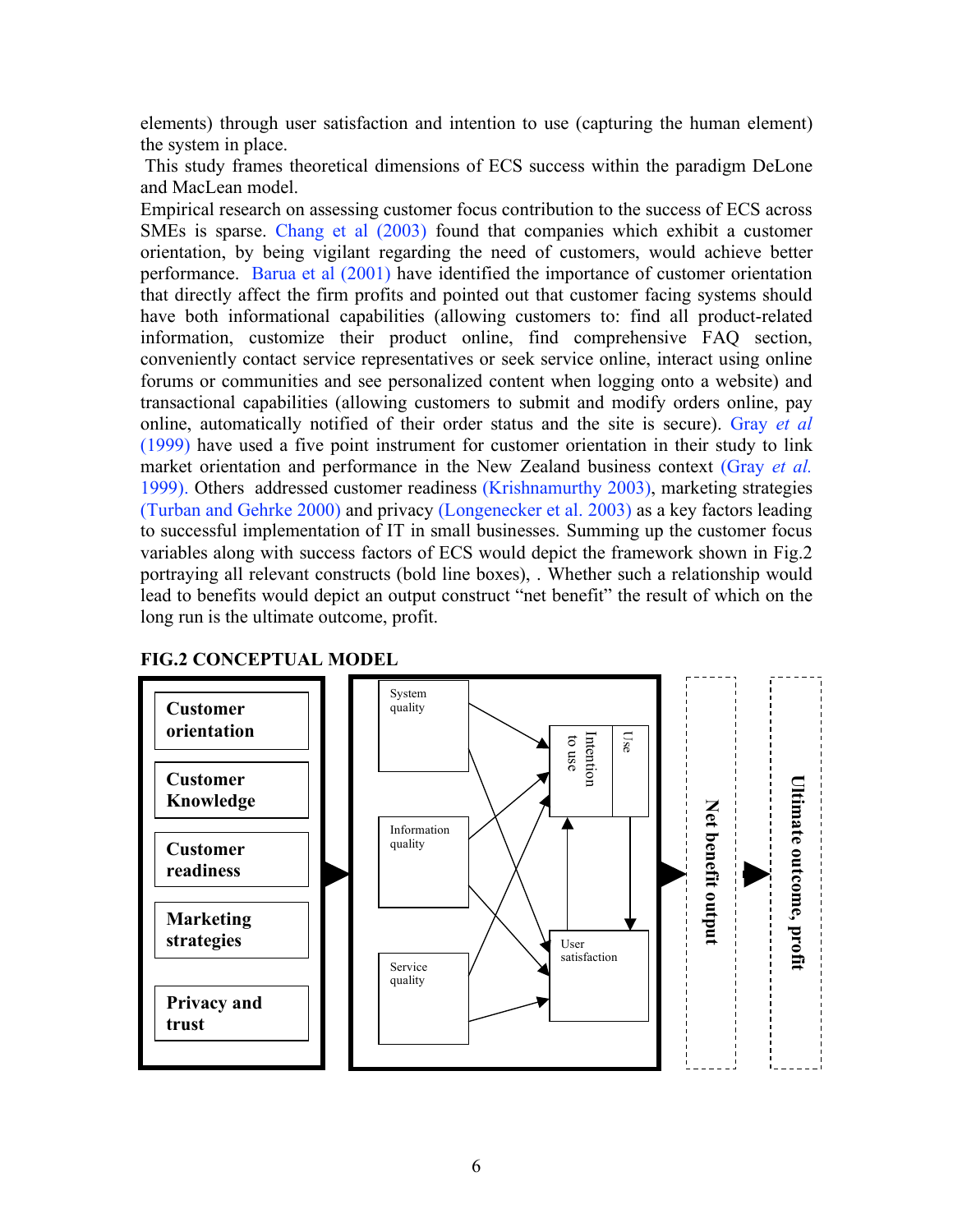The research model proposes that the success of ECS in SMEs is influenced by customer orientation, customer readiness, marketing strategies, customer knowledge and privacy

## **CONCLUSION**

To better realise benefits from web based presence among SMEs owners/managers must make important choices regarding their eCommerce initiative in relation to ECS characteristics in terms of the quality of the user's experience and the customer's usage of, and satisfaction with, the system. Also they need to take a holistic view of their customer in terms of their readiness, orientation, understating their customer and promoting their web presence to their target audience.

The consequences of these actions lead to successful integration of ECS into their ventures. Empirical research will be required to validate the proposed framework. Such a study will strengthen or refute claims of other related studies. Hence, this will be both a theoretical and practical contribution to the field of eCommerce systems when implemented in SMEs.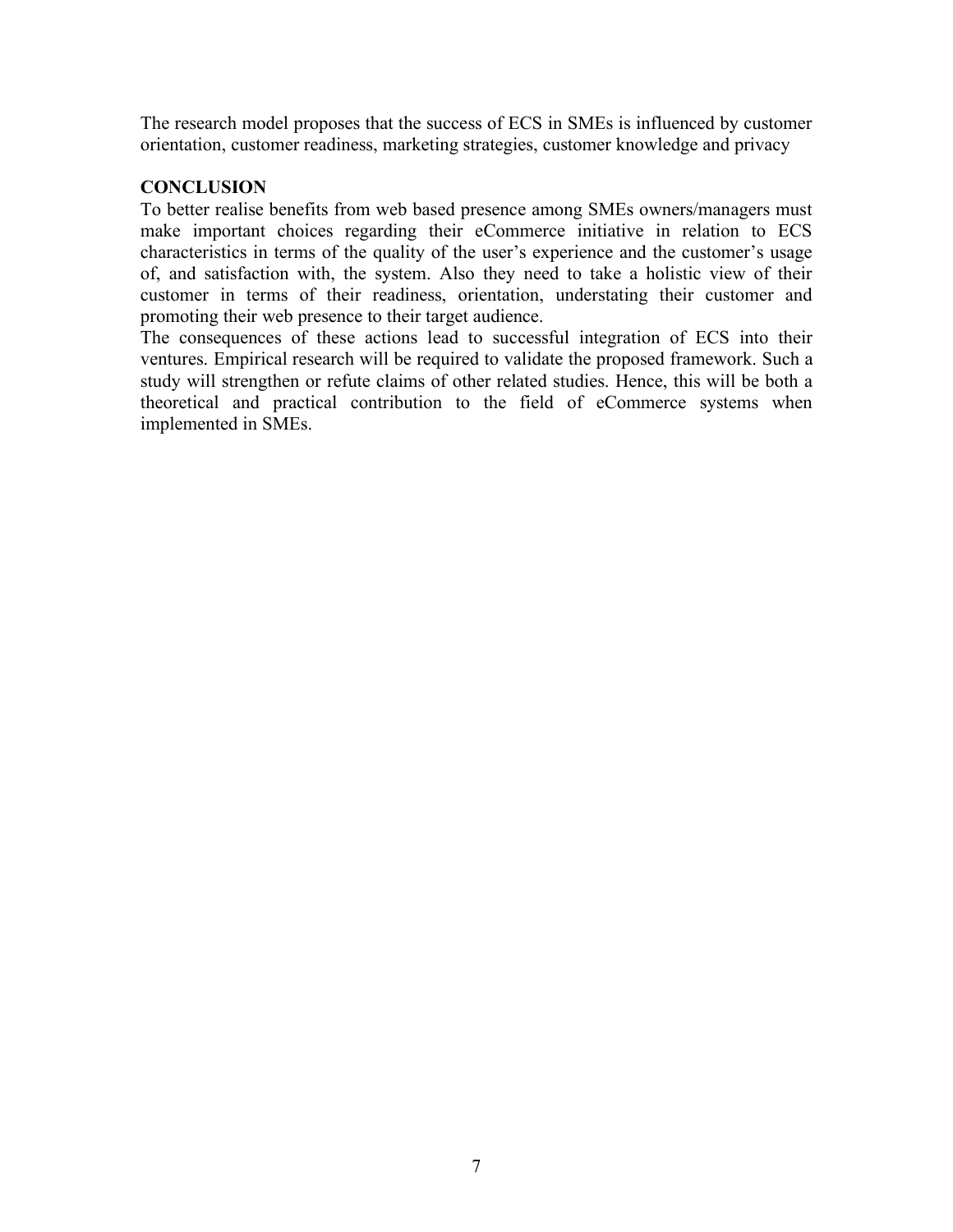## **REFERENCES**

Ballantine, J., M. Bonner, M. Levy, and A. Martin (1996), "The 3-D model of information systems success: The search for the dependent variable continues," Information Resources Management Journal, 9 (4), 5.

Barua, Anitesh, Prabhudev Konana, Andrew B. Whinston, and Yin Fang (2001), "Driving E-Business Excellence," MIT Sloan Management Review, 43 (1), 36-44.

Campbell, karl (2001), "Seven steps to success: Creating the perfect e-commerce system," Journal of Convergence, 1 (2).

Chang, Kuo-chung, Joyce Jackson, and Varun Grover (2003), "E-commerce and corporate strategy: an executive perspective," Information & Management, 40 (7), 663- 75.

DeLone, W.H. and E.R. McLean (1992), "Information systems success: the quest for the dependent variable," Information Systems Research, 3, pp. 60-95.

DeLone, William H and Ephraim. R McLean (2003), "The DeLone and McLean model of information systems success: a ten-year update," Journal of Management Information Systems, 19 (4), 9-30.

DeLone, William H and Ephraim. R McLean (2004), "Measuring e-Commerce Success: Applying the DeLone & McLean Information Systems Success Model," International Journal of Electronic Commerce, 9 (1), 31.

Dess, Gregory, G, and B. Richard Robinson (1984), "Measuring Organizational Performance in the Absence of Objective Measures: The Case of the Privately-held Firm and Conglomerate Business Unit," Strategic Management Journal (pre-1986), 5 (3), 265.

Epstein, Marc J (2005), "Implementing Successful E-Commerce Initiatives," Strategic Finance, 86 (9), 22.

Fingar, P, Kumar H, and Sharma T (2000), "Enterprise e-commerce," Meghan Kiffer Press.

Gray, Brendan, Gordone Greenley, and Sheelagh Matear (1999), "Thriving on Turbulence," Journal of Market Focused Management, 4, 231-57.

Gupta, S. and D. R. Lehmann (2005), Managing Customers as Investments: The Strategic Value of Customers in the Long Run: Wharton School Publishing.

Jinghua, Huang, Wang Hui, and Chunjun Zhao (2005), "E-Commerce success factors: Exploratory and Empirical Research on the Chinesse Publishing Industries," Proceedings of the IEEE International Coference on e-Business Engineering (ICEBE 05).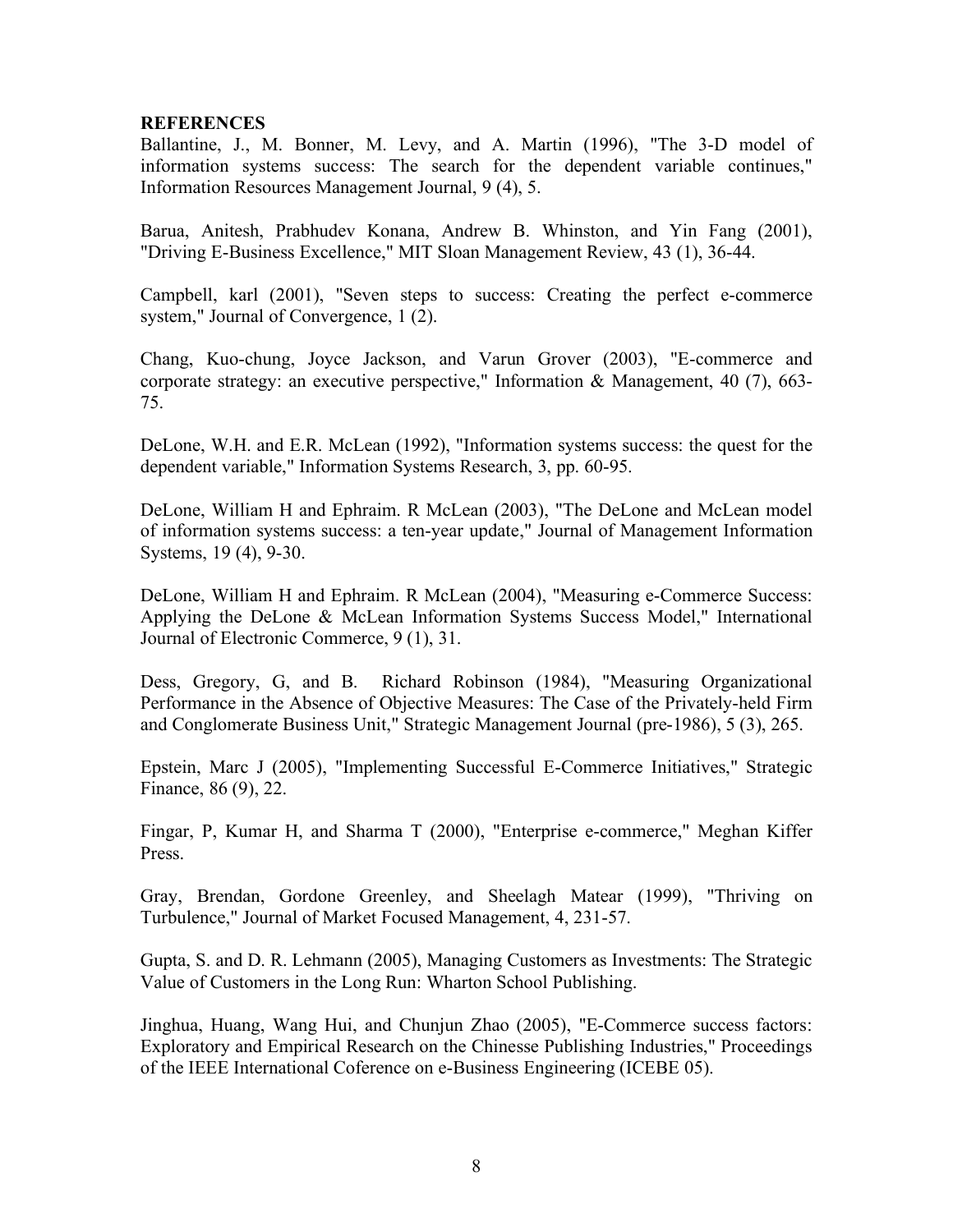Jingting, Li and Huang Jinghua (2004), "An Exploratory Study of E-Business Success Factors," Journal of electronic science an tecnology of China, 2 (3).

Krishnamurthy, Sandeep (2003), E-commerce management : text and cases. Mason, Ohio: Thomson/South-Western.

Longenecker, Justin.G, Carols W. Moore, and J.William Petty (2003), Small Business Management: An Entrepreneurial Emphasis (12th ed.).

Molla, Alemayehu and Paul Licker (2001), "E-Commerce system success:An attempt to extend and respecify the Delone and Mclean model of success," Journal of Electronic Commerce research, 2 (4), 131-41.

Myers, B.L, L.A Kappelman, and V.R Prybutok (1998), "A comprehensive model for assessing the quality and productivity of the information systems function: Toward a theory for information systems assessment," In E.J Garritty and G.L Sanders (eds.), Information systems success measurement, PA: Idea Group,, 94-121.

Pitt, Leyland F, Richard T. Watson, and C. Bruce Kavan (1995), "Service Quality: A Measure of Information Systems Effectiveness " MIS Quarterly,, 19 (2), pp. 173-87.

Prassad, B, Mir A, and Khamalah J (2000), "The Challenges Facing Global e-Commerce," Information systems Management, 17 (4), 26-33.

Rai, A, S.S Lang, and R.B Welker (2002), "Assessing the validity of IS success models: An empirical test and theoretical analysis.," Information Systems Research, 13 (1), 50-69.

Seddon, P.B. (1997), "A Respecification and Extension of the DeLone and McLean model of IS Success," Information Systems Research 8(3), pp. 240-53.

Segars, Albert. H and Varun Grover (1998), "Strategic information systems planning success: An investigation of the construct and its measurement," MIS Quarterly, 22 (2), 139.

Stockdale, R., Lin, and Michael Borovicka (2004), "Using quality dimensions in the evaluation of websites," information systems, e-tourism.

Torkzadeh, G. and G. Dhillon (2003), "Measuring factor that influence the success of Internet commerce [J]," Information Systems Research, 13 (2), 187-204.

Treacy, M. and F. D. Wiersma (1997), The Discipline of Market Leaders: Choose your Customers, Narrow your Focus, Dominate your Market, : Perseus Press

Trowbridge, D. (2000), "e-business success rests on four pillars od wisdom? or folly," Technology review, 20 (1), 14-17.